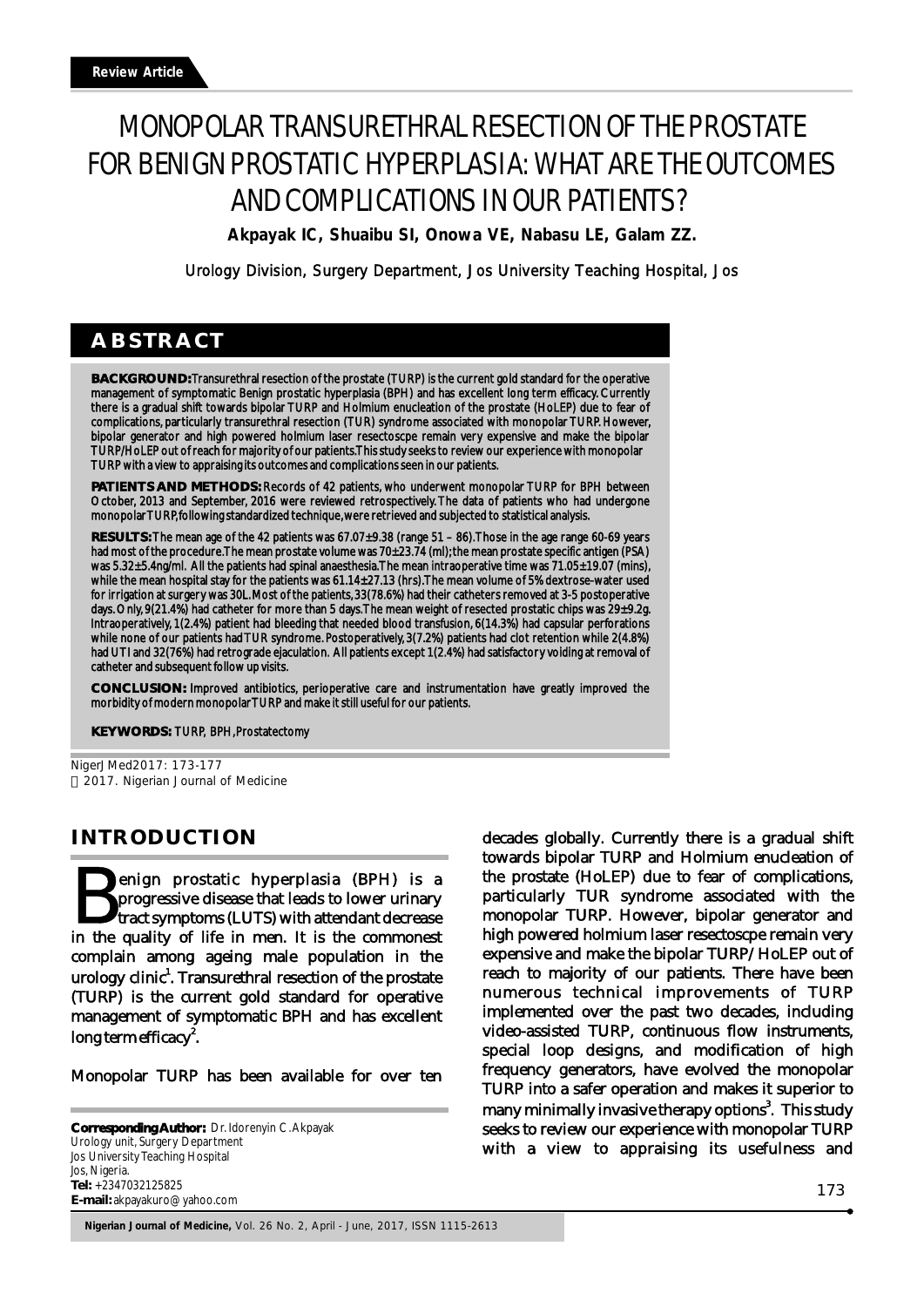#### **PATIENTS AND METHODS**

Records of 42 patients, who underwent monopolar TURP for BPH between October, 2013 and September, 2016 were reviewed retrospectively. Patients were thoroughly evaluated and had full blood count, serum electrolytes/urea/creatinine, chest X-ray, electrocardiogram (ECG) before surgery. Prostate biopsy was also carried out for patient with elevated prostate specific antigen (PSA).

Data on patients' demographics, indication for the surgery, prostate volume, PSA, operative time, volume of irrigation fluid used, intraoperative and postoperative complications, duration of surgery, duration of postoperative urethral catheterization and duration of hospital stay were obtained. Data was entered into and analysed using SPSS®version 22.

### **Surgical technique**

The monopolar TURP was performed under spinal anaesthesia with patient in lithotomy position. Cystoscopy was first carried out to assess the size and configuration of the prostate and to rule out the presence of concomitant bladder pathologies such as stone, tumour and diverticulum. The surgery was performed using size 26Fr rotatable sheath, continuous flow resectoscope with active working element (Vega, Germany) and DRE ASG-300 electrosurgical unit set at 140w cutting and 70w coagulation. Irrigation was achieved with 5% dextrose-water in 1L bag hung at height of 60cm set above the patient's pubic symphysis. The patients' urethral meatus were routinely calibrated with Clutton dilator up to up to size 28Fr (one size larger than the resectoscope sheath) and adequate instillation of KY jelly lubricant to allow free passage of the resectoscope.

The median, lateral, anterior and apical prostatic tissues were resected to the prostatic capsule in accordance with the Mauermayer resection technique and the prostatic chips evacuated with Boston Scientific/Microvasive evacuator. A size 20Fr 3-way silicone urethral catheter was inserted after each procedure to allow continuous bladder irrigation with normal saline.

Intravenous antibiotics were given for 48hrs postoperative and subsequently oral antibiotics till catheter was removed as prophylaxis. Postoperative analgesia consisted mainly of oral paracetamol.

#### **RESULTS**

A total of 42 patients underwent the monopolar TURP for BPH during the period under review. The mean age of the patients was  $67.07\pm9.38$  (range  $51 - 86$ ). Those in

the age range 60-69 years had most of the procedure. Some of the patients also presented with various comorbities that were adequately controlled before surgery (table 1).

#### **Table1: Comorbities as seen in the 42 patients who had monopolar TURP**

| Comorbities              |                              |            |
|--------------------------|------------------------------|------------|
|                          | Hypertension                 | 10(23.8%)  |
|                          | Diabetes mellitus            | 7(16.7%)   |
|                          | <b>Hypertension/Diabetes</b> | $2(4.8\%)$ |
|                          | mellitus                     |            |
| No comorbities           |                              | 23(54.8%)  |
| Total number of patients |                              | 42 (100%)  |

The mean prostate volume was 70±23.74ml; the mean prostate specific antigen (PSA) was 5.32±5.4ng/ml. The indications for the surgery for the patients are as shown in table 2.

#### **Table 2: Indications for the Monopolar TURP in the 42 patients**

| Persistent haematuria             | 3(7.3%)     |
|-----------------------------------|-------------|
| Recurrent acute urinary retention | $5(11.9\%)$ |
| Chronic urinary retention         | $8(19.0\%)$ |
| Severe LUTS                       | 17(40.5%)   |
| Failed medical treatment          | $9(21.4\%)$ |

All the patients had spinal anaesthesia. The mean intraoperative time was 71.05±19.07 (mins), while the mean hospital stay for the patients was 61.14±27.13 (hrs). The mean quantity of 5%dextrose-water used for irrigation at surgery was 30L. Most of the patients, 33(78.6%) had their catheters removed at 3-5 postoperative days. Only, 9(21.4%) had catheter for more than 5 days. The mean weight of the resected prostatic chips was 29±9.2g. Resected chips specimen from  $2(4.8\%)$  patients turned out to be adenonocarcinoma and the patients were referred for further treatment. The complications observed during the surgery and during follow up visits are shown in table 3. All patients except 1(2.4%) had satisfactory voiding removal of catheter and subsequent follow up visits.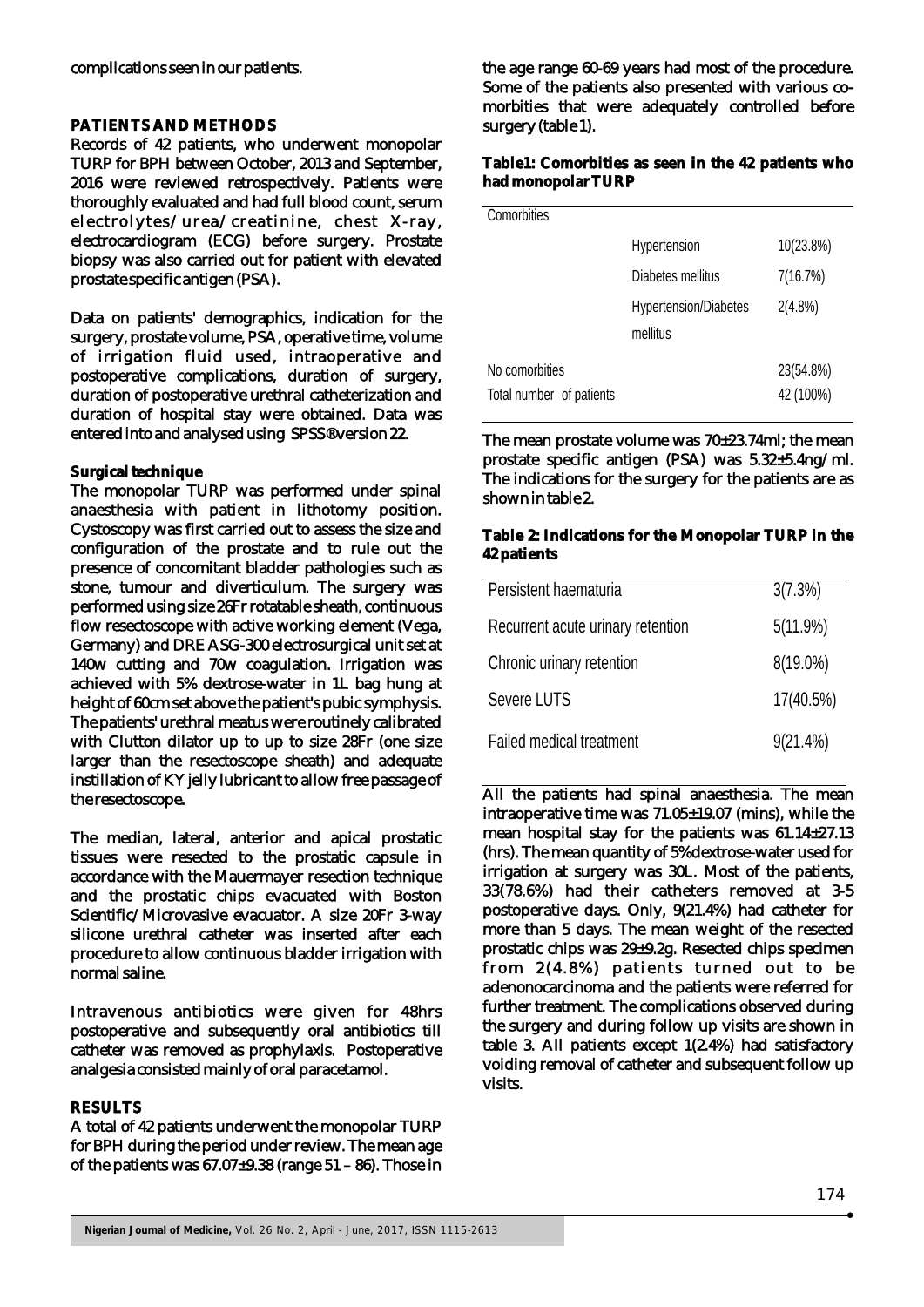#### **Table3: Complications observed following monopolar TURP for the 42 patients:**

Intraoperative complications

| <b>INTERNATIONALLY AND IMMORTANTLY</b> |                                                                           |            |
|----------------------------------------|---------------------------------------------------------------------------|------------|
|                                        | Bleeding obscuring vision for most part of the operation                  | $2(4.8\%)$ |
|                                        | Perforation(bladder neck/capsule)                                         | 6(14.3%)   |
|                                        | Obturator reflex                                                          | 3(7.2%)    |
|                                        | Broken loops                                                              | $1(2.4\%)$ |
|                                        | <b>TURP</b> syndrome                                                      | 0          |
| Postoperative complications            |                                                                           |            |
|                                        | Clot retention                                                            | 3(7.2%)    |
|                                        | UTI                                                                       | $2(4.8\%)$ |
|                                        | Urinary retention                                                         | $1(2.4\%)$ |
|                                        | Persistent LUTS/AUR(from incomplete resection<br>necessitating redo TURP) | $1(2.4\%)$ |
|                                        | Epididymorchitis                                                          | $1(2.4\%)$ |
|                                        | Retrograde ejaculation                                                    | 32(76%)    |
|                                        | Urethral stricture                                                        | $0.0\%$    |
|                                        |                                                                           |            |

#### **DISCUSSION**

Bladder outlet obstruction secondary to BPH can result in significant complications including renal failure, urinary retention, recurrent urinary tract infection, bladder diverticulum; bladder and renal stone as well as haematuria. There has been a considerable interest in the past decade in the development of medical and minimally invasive therapies for BPH. Unfortunately, the outcome indicators for these therapies are not as reliable as that of  $\text{TURP}^{4,5}$ . Patients who choose the medical and minimally invasive therapies do so because of the reduced adverse events. This trade off of risk for efficacy sometimes does not work in favour of the patient. In our study patients who had severe LUTS or developed complications due to BPH were those subjected to the monopolar TURP. The NICE (National Institute of Clinical Excellence) guidelines of 2010 for LUTS due to BPH<sup>4</sup> in men recommend TURP for severe LUTS or when conservative management options are not successful. Severe LUTS (40.5%) was the commonest reason for the monopolar TURP in our review while failed medical treatment (21.4%) was the second most common indication for the procedure in the review. European Urology Association (EUA) guidelines for BPH $^{\rm 6}$  also identify the bothersome LUTS refractory to medical treatment and severe LUTS as the common indications for TURP.

Transurethral resection of the prostate (TURP) due to its efficacy is the undisputed gold standard of therapy for patients with LUTS secondary to  $BPH^{2,7}$ . The durability of the relief of BPH associated LUTS after TURP is unsurpassed.

With various technical improvements over the past decades TURP though not without complications is a safer and more acceptable surgery compared to open prostatectomy. Transurethral resection (TUR) syndrome one of the more feared and potentially fatal complications of monopolar TURP has decreased significantly during the last few decades from  $3\%$  to<br>less than  $1\%$ <sup>8,9,10</sup>. Transurethral resection (TUR) Transurethral resection (TUR) syndrome occurs when significant hypotonic fluid used for irrigation during the monopolar TURP is absorbed leading to systemic manifestations $^{12}$ . It may be seen from as early as 15mins after resection starts of the procedure to up to 24hrs postoperatively $^{13}$ . In a series by Mebust<sup>7</sup> and colleagues the TUR syndrome occurred in 2.0%. Other authors have reported incidence of  $2.8\%$ <sup>15, 16, 17, 18</sup>. We did not observed TUR syndrome in our study. Similarly, Ali<sup>19</sup> and his colleagues in their large series review of 3589 monopolar TURP in Turkey did not observe this complication. Also, Jen Rassweiler <sup>20</sup> and colleagues in a met-analysis of monopolar TURP for two periods: early (1979-1994) and recent (2000-2005) found that the incidence of TUR syndrome was 1.1% vs. 0.0%. This reduction has been attributed to use of video assistance in TURP, continuous-flow resectoscope and improved surgical technique.

Retrograde ejaculation occurs in majority of patients following TURP. Many of our patients (76%) complained about retrograde ejaculation. A metaanalysis found retrograde ejaculation in 65.4% of patients<sup>21</sup>. Antegrade ejaculation could be preserved in younger patients if necessary by preserving the bladder neck at resection<sup>22</sup>. Our patients were counseled about this complication and those that developed the complication expressed concern.

Bleeding requiring blood transfusion is a major intraoperative complication during TURP. Only 1(2.4%) of our patients required blood transfusion due to intraoperative bleeding. This compares with finding by Mebust<sup>14</sup> and colleagues in their of 3885 TURP where the recorded transfusion rate of 2.5%. Horninger<sup>23</sup> and colleagues recorded a transfusion rate of 4.2%.

We used 5% dextrose water as irrigation fluid for all the procedures. This fluid is less commonly associated with TUR syndrome. Yousef<sup>22</sup> and colleagues in a randomized comparison between 5% dextrose-water,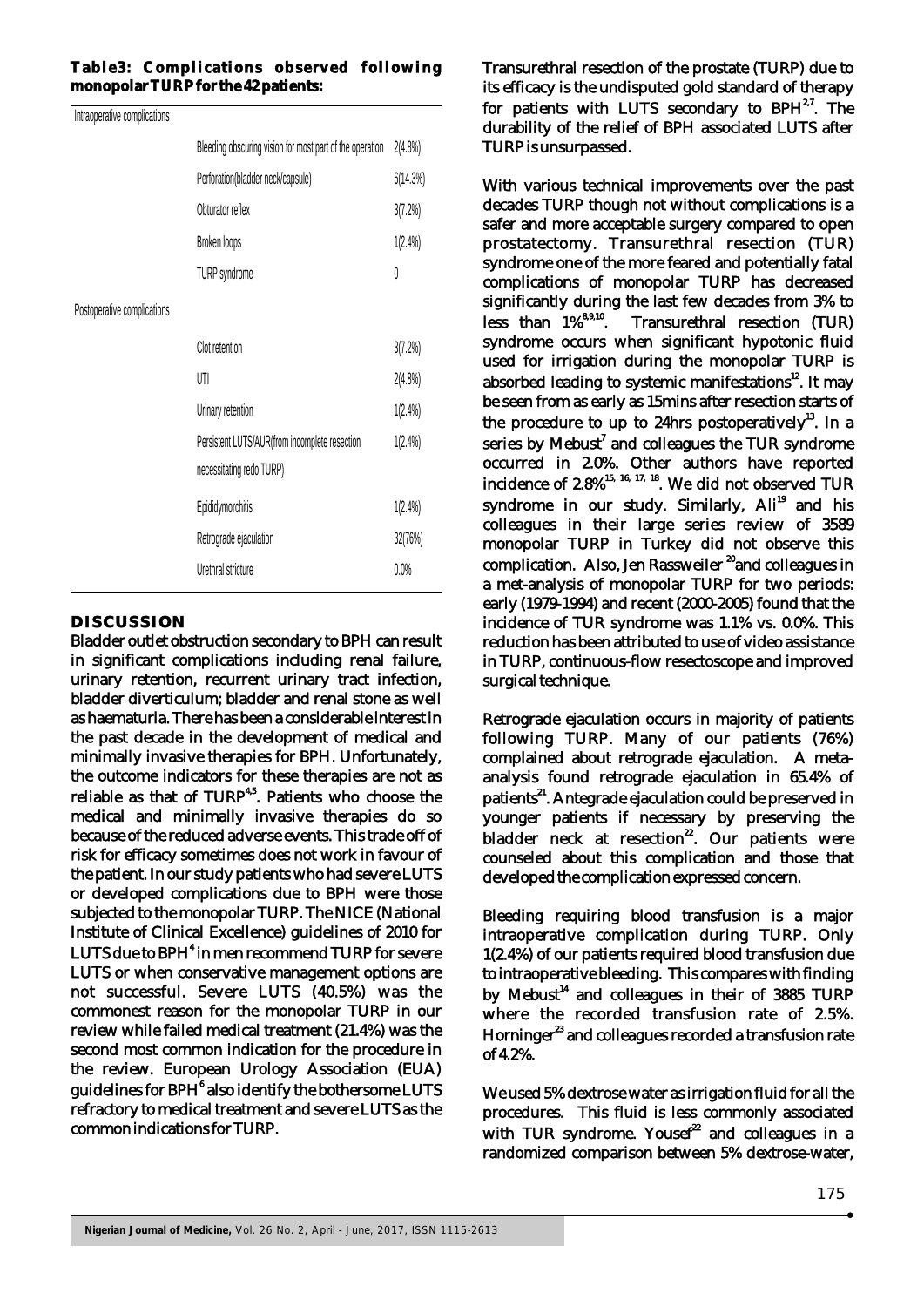1.5% glycine and0.9% saline concluded that using either normal 0.9% saline or 5% dextrose-water as irrigating solutions during TURP is associated with lower perioperative morbidity including TUR syndrome when compared to 1.5% glycine. Its minor drawback being that it causes stickiness of resectoscope and caramelization at the cutting loop diathermy during surgery. Glycine and 5% dextrose water have been in use for irrigation during TURP for more than 50years and 20years respectively. Collins<sup>22</sup> and colleagues randomized 233 patients to receive 5% dextrose water and 1.5% glycine in a prospective study. They found that the 5 patients of the 233 who developed TUR syndrome where in the glycine group and none of the patients in the dextrose group developed the syndrome. This study is instructive though they also stated that this difference did not reach statistical significance (Fisher's exact test, p= 0.06,  $n = 233$ ). And they concluded that hyponatraemia, toxicity of glycine and/or its metabolites explains TUR syndrome and recommend that urologists should preferably use crystalloids, including 5% dextrose as alternative irrigant for TURP.

Urethral catheters placement after TURP facilitates bladder irrigation to prevent clot retention, reduce burning sensation and ease irritation of the prostatic fossa. Most of our patients (78.6%) had their catheters removed at 3-5 post-operative days. This conforms to the conventional duration postoperative catheter stay. Many authors have advocated earlier catheter removal particularly following TURP for smaller prostate  $volume^{23,24,25}$ 

We did not observe urethral stricture in any of our patient probably because of short follow up period. It's a major postoperative complication. The meta-anaysis by Rassweiller 17 and colleagues observed a complication rate of 2-9%. Urethral strictures following TURP are due to trauma from the resectoscope, as a consequence of current leak as a result of insufficient urethral isolation by the lubricant or due to catheter trauma. The strictures are usually formed at the urethral meatus and the bulbar urethra. They can be prevented by prior urethral dilatation or urethrotomy and adequate lubrication of the urethra prior to insertion of the resectoscope.

#### **CONCLUSION:**

Improved antibiotics, perioperative care and instrumentation have greatly improved the morbidity of modern monopolar TURP and make it still useful for our patients

#### **REFERENCES**

- 1. Mehmet Yucel, Bekir Aras, Soner Yalcinkaya, Namik Kemal Hatipoglu, Erol Aras. Conventional monopolar transurethral resection of prostate in patients with large prostate (≥80 grams). Cent European J Urol. 2013; 66(3): 303–308.
- 2. Rassweiler J, Teber D, Kuntz R, Hofmann R. Complications of transurethral resection of the prostate (TURP) – incidence, management, and prevention. Eur Urol. 2006; 50:969–979.
- 3. TascI AI, Ilbey YO, Tugcu V, Cicekler O, Cevik C, Zoroglu F. Transurethral resection of the prostate with monopolar resectoscope: single–surgeon experience and long–term results of after 3589 procedures. Urology. 2011; 78:1151–1155.
- 4. National Institute for Health and Clinical excellence. The management of male lower urinary tract symptoms (LUTS). London: national Institute of health and clinical excellence; 2012
- 5. Lourenco T, Pickard R, Vale L. Minimally invasive treatment for benign prostatic enlagement: A systematic review of randomized controlled trials. BMJ.2008; 337: 966 – 969.
- 6. Gratzke C, Bachmann A, Descazeaud A, Drake MJ, Madersbacher S, Mamoulakis C, Oelke M, Tikkinen KA. EUA guidline on assessment of non-neurogenic male lower urinary tract symptoms including benign prostatic obstruction. European Eurology.2015; 67: 1099 – 1109.
- 7. Mebust WK, Holtrgeve HL, Cockett AT, Peters PC, writing committee. Transurethral prostatectomy: Immediate and postoperative complications. A cooperative study of 13 participating institutions evaluating 3, 885 patients. J Urol. 1989; 141: 243 – 247.
- 8. Borboroglu PG, Kane CJ, Ward JF. Immediate and postoperative complications of transurethral prostatectomy in the 1990s. J Urol. 1999; 162: 1307 – 1310.
- 9. Holtgrewe HL, Valk WL. Factors influencing the mortality and morbidity of transurethral prostatectomy: a study of 2, 015 cases. J Urol. 1962; 87: 243 – 247.
- 10. Zepnick H, Steinbach F, Schuster F. Value of transurethral resection of the prostate (TURP) for the treatment of symptomatic benign prostatic obstruction (BPO): An analysis of efficiency and complications in 1015 cases. J (Ger) Aktuelle Urol. 2008; 39: 369 – 372.
- 11. Hawary A, Mukhtar K, Sinclair A, Pearce I. Transurethral resection of the prostate